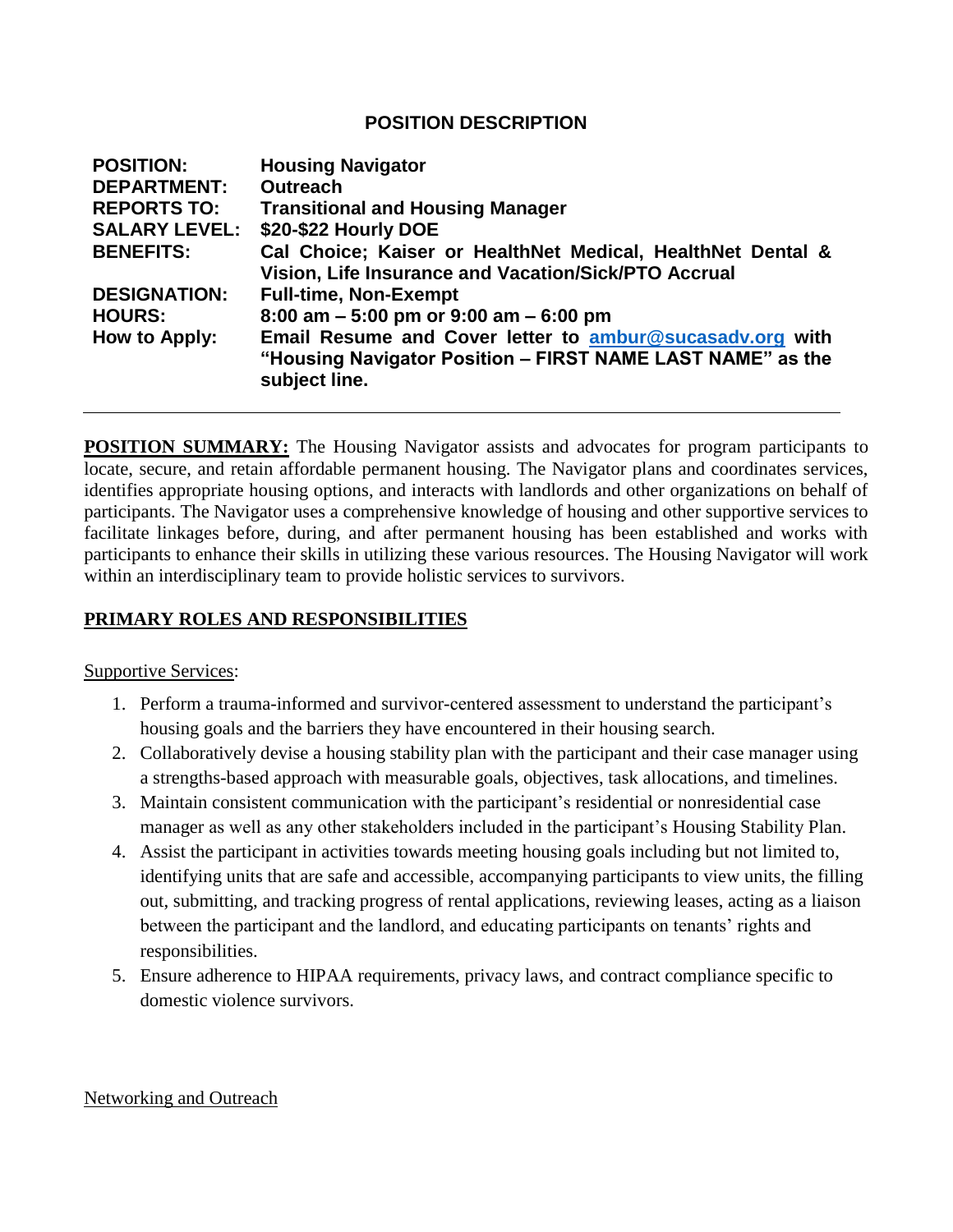- Attend housing meetings and participate in work groups to establish a close and collaborative relationship with stakeholders as well as to stay current on housing-related updates and opportunities.
- Create and update outreach materials to be used while interfacing with landlords, property management companies, realtors, nonprofit organizations, and other organizations that provide housing support to advocate on behalf of domestic violence survivors.
- Produce and revise a housing resource guide that includes eligibility guidelines to access public housing assistance and subsidies, helpful housing websites, property management companies, landlords, realtors, and community members who support finding housing for participants by service area.

#### Documentation:

- 1. Maintain up-to-date, accurate, and complete records of participant interactions and services by documenting service notes, communication logs regarding referrals, housing applications, and communication with stakeholders.
- 2. Adhere to the documentation and grant guidelines that outline the process of providing rental and financial assistance to survivors.

### Other Responsibilities

- Actively participate in supervision, case consultation, staff meetings, trainings, conferences, workshops, and other meetings as required.
- Support Outreach Team and Residential Programs as needed.

# **COMPETENCIES**

- Commitment to providing Survivor-Centered, Trauma-Informed, and Culturally-Responsive services.
- Awareness of Housing First, Harm Reduction, and Crisis Intervention models.
- Knowledgeable about housing resources, housing regulations, tenant rights, current housing market information, housing trends and resources, subsidy programs, rapid rehousing, the Coordinated Entry System, the Continuum of Care for homeless persons, HUD and LAHSA guidelines as they relate to client housing resource eligibility.
- Strong case management and active listening skills.
- Strong focus on attention to detail and commitment to timely documentation.
- Strong critical thinking and problem solving skills.
- Strong interpersonal, written and oral communication skills; proven ability to communicate with diverse audiences.
- Ability to manage multiple tasks and priorities, including proficiency in balancing direct service responsibilities with effective record keeping.

### **REQUIREMENTS**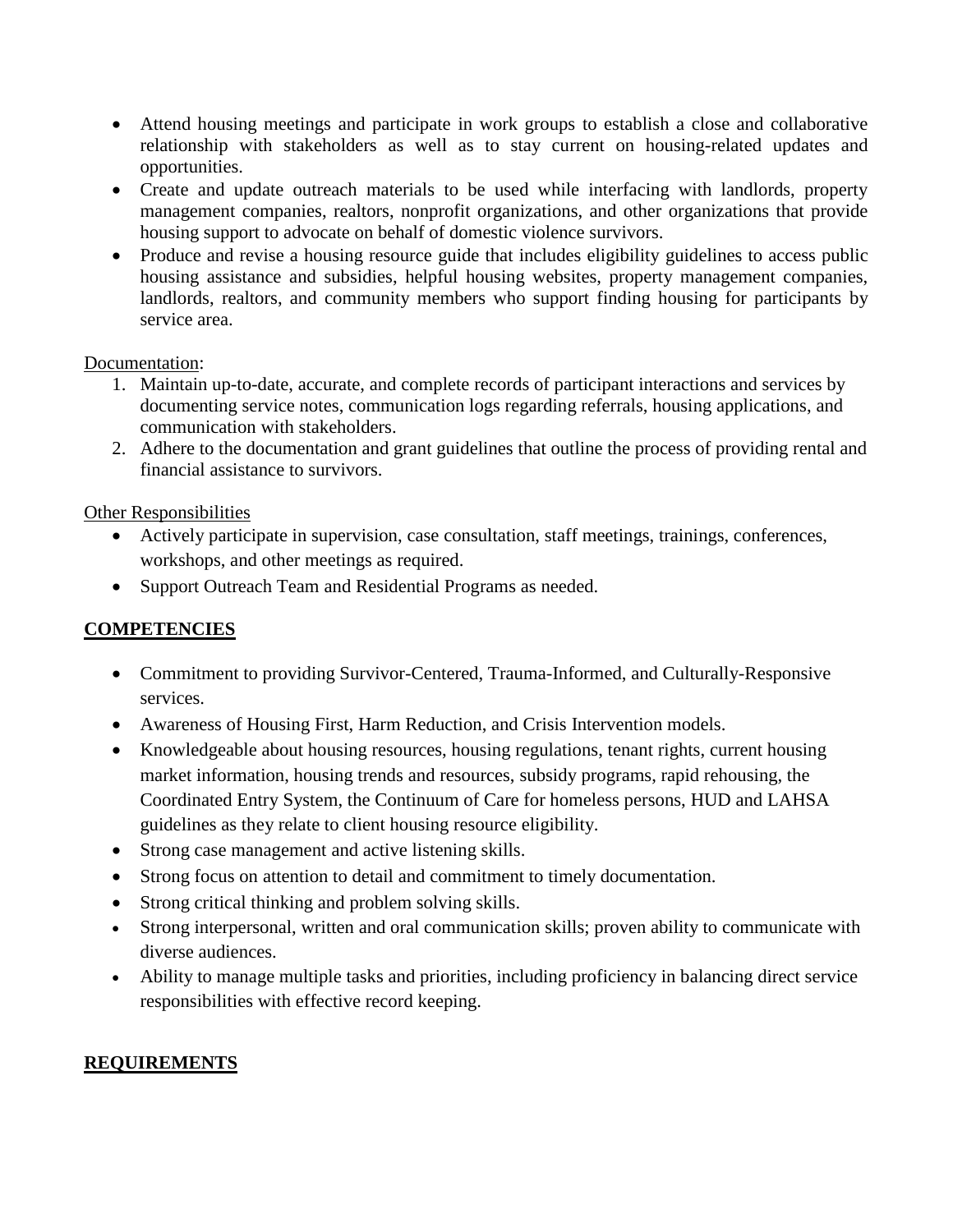- A Bachelor's degree in Human Services, Social work, or related field or an equivalent in training and experience.
- A minimum of two years working in housing navigation and support or one year working in housing navigation and one year in victim services.
- Demonstrated ability to be able to navigate and create relationships with landlords, property management companies, and other stakeholders.
- Experience working with survivors of violence and/or underserved communities.
- Certification in the 40-hour domestic violence counselor/advocate training required by the State of California, CPR First Aid kids and adults and Child Abuse certificate or must complete within 3 months of employment.
- Valid CA driver's license and auto liability insurance required.
- Have employment eligibility verification.
- Clear DOJ Live Scan.
- Be able and willing to work flexible hours which may include evenings or weekends as needed.
- Able to lift from 25lbs to 50lbs with or without accommodation.
- Has not been a client of Su Casa in the two years prior to employment.
- Must be fully vaccinated against or willing to undergo weekly testing for COVID-19

### **This job description is not intended to be all-inclusive. Su Casa ~ Ending Domestic Violence reserves the right to revise or change job duties as the need arises. This job description does not constitute a written or implied contract of employment.**

*All employees, in performing their respective tasks and duties, are to perform quality work within deadlines, with or without direct supervision; interact professionally with other employees, clients, and community partners; work effectively as a team contributor on all assignments; and work independently while understanding the necessity for communicating and coordinating work efforts with other employees and organizations.*

RECOMMENDED: Su Casa is committed to providing equal employment opportunities to all employees and applicants, without regard to race, ethnicity, religion, color, sex (including pregnancy, childbirth, breastfeeding, and related medical conditions), gender, gender identity, gender expression, sexual orientation, national origin, ancestry, citizenship status, uniform service member and veteran status, marital status, pregnancy, age, protected medical condition, genetic information, disability, or any category protected by applicable federal, state., or local law. Su Casa will conform to the spirit, as well as to the letter, of all applicable laws and regulations. A member of Su Casa's administration will provide a copy of this policy upon request

EQUAL EMPLOYMENT OPPORTUNITY: Su Casa ~ Ending Domestic Violence is an equal opportunity employer. It is the policy of Su Casa to prohibit discrimination and harassment of any type and to afford equal employment opportunities to employees and applicants, without regard to race, color, religion, sex, national origin, age, disability, genetic information, gender identity or expression, or veteran status. Su Casa will conform to the spirit as well as the letter of all applicable laws and regulations. A copy of this policy can be obtain from administration upon request.

AMERICANS WITH DISABILITIES ACT COMPLIANCE INFORMATION: To comply with the Americans with Disabilities Act and other applicable laws insuring equal opportunities to qualified